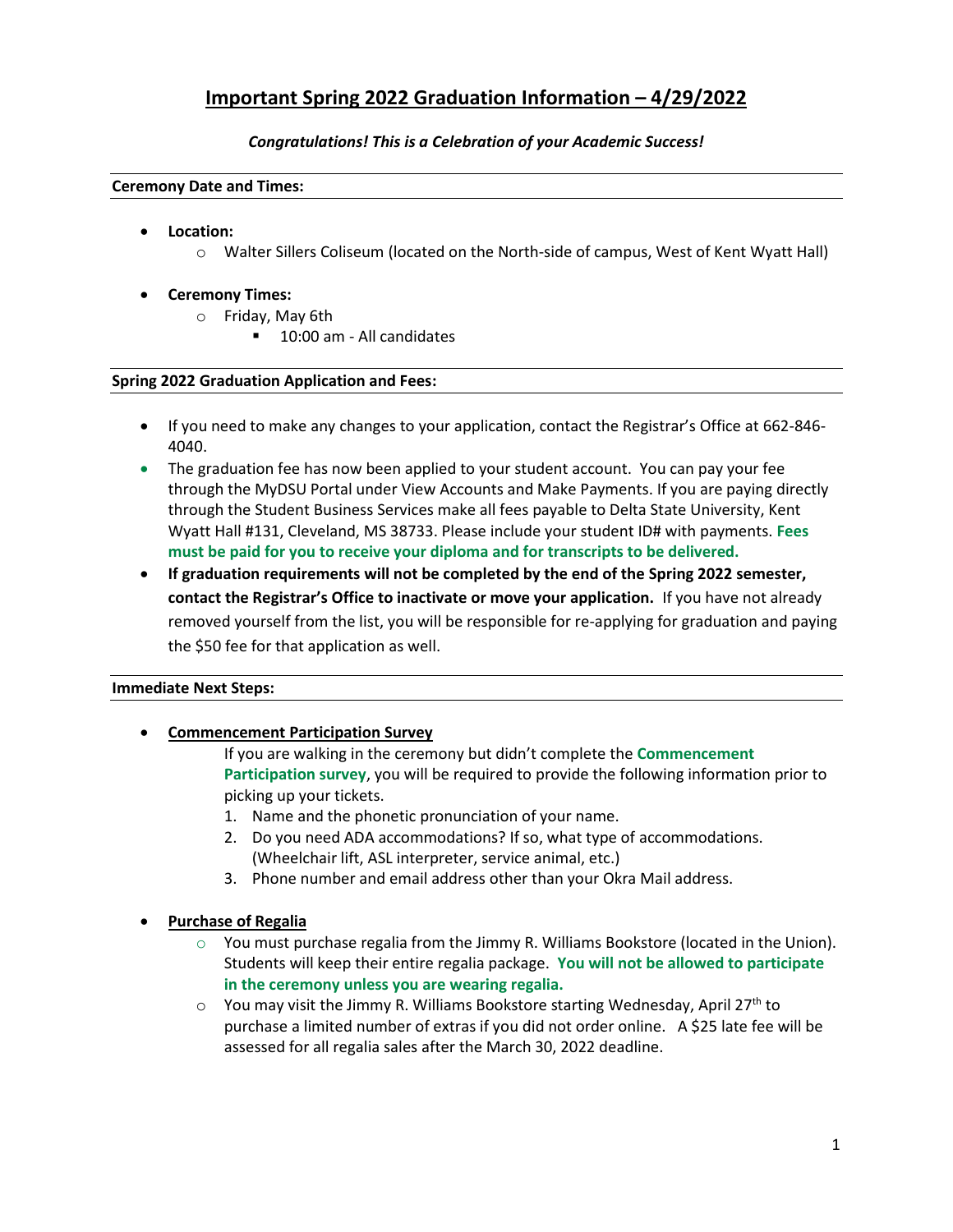- o Cost of regalia:
	- BACHELOR PACKAGE \$53.48 incl. tax (Purchase includes cap, gown, and tassel)
	- $MASTER/SPECIALIST PACKAGE $106.98$  incl. tax (Purchase includes cap, gown, tassel, and hood)
	- DOCTOR CANDIDATES You have the choice of the following:
		- Doctoral Cap Package \$117.68 incl. tax (Purchase includes cap, gown, hood, and tassel) or
		- Doctoral Tam Package \$181.88 incl. tax (Purchase includes a black tam w/tassel, gown, and hood)
	- Prices above do not reflect the additional \$25 late fee that will be added to ALL orders placed after the March 30<sup>th</sup> deadline or the \$15 fee that will be added to SHOP-TO-HOME orders.
	- **E** All orders become non-refundable after the April  $1<sup>st</sup>$  refund request deadline.
	- The Commencement fee of \$50 paid Online DOES NOT include regalia fees. Your regalia will not be ordered until payment has been received.
- o Regalia Distribution**:**
	- IF YOU CHOSE IN-STORE PICK-UP: Your regalia order will be ready for pick-up starting Wednesday, April 27, 2022, in the Jimmy R. Williams Bookstore.
	- IF YOU CHOSE SHIP-TO-HOME: Your regalia order should have been shipped to you during the week of April 20, 2022. If you haven't received it by now, contact the Bookstore for tracking information.
	- IF YOU DID NOT ORDER BY THE MARCH 30, 2022, DEADLINE: You will need to visit the Jimmy R. Williams Bookstore starting April 27, 2022, to purchase your regalia from a limited number of extras. A \$25 late fee will be assessed at that time.
- o **Questions/Concerns about regalia – Please contact the Jimmy R. Williams Bookstore by phone at [662-846-4640](tel:662-325-1576) or by email at [SM8031@bncollege.com](mailto:SM8031@bncollege.com)**.

# • **Graduation Exit Survey**

- o **The survey must be completed before picking up guest tickets** (see below for instructions for guest tickets). For your convenience, the survey link and QR code are listed below. If you encounter any issues with retrieving the link, please contact the Office of Institutional Research at 662-846-4053.
- o [https://www.surveymonkey.com/r/3ZF6X3X](https://nam12.safelinks.protection.outlook.com/?url=https%3A%2F%2Fwww.surveymonkey.com%2Fr%2F3ZF6X3X&data=04%7C01%7Cedabney%40deltastate.edu%7C222b11a883b24b592b5f08d9fc9fb97b%7Ceba10250257b4cb99814bb2167b4d99d%7C0%7C0%7C637818585263437715%7CUnknown%7CTWFpbGZsb3d8eyJWIjoiMC4wLjAwMDAiLCJQIjoiV2luMzIiLCJBTiI6Ik1haWwiLCJXVCI6Mn0%3D%7C3000&sdata=sCRplkah97NGFWqZnqkQWYkZxM1afHiWDO3LsfOoMlk%3D&reserved=0)



• **Name or Address Information Changes**

If you have moved or have had a legal name change since you applied for graduation, complete and return the Name/Address Change Form on our website. [https://www.deltastate.edu/PDFFiles/Registrar/NameChangeForm\\_2021.pdf.pdf](https://www.deltastate.edu/PDFFiles/Registrar/NameChangeForm_2021.pdf.pdf)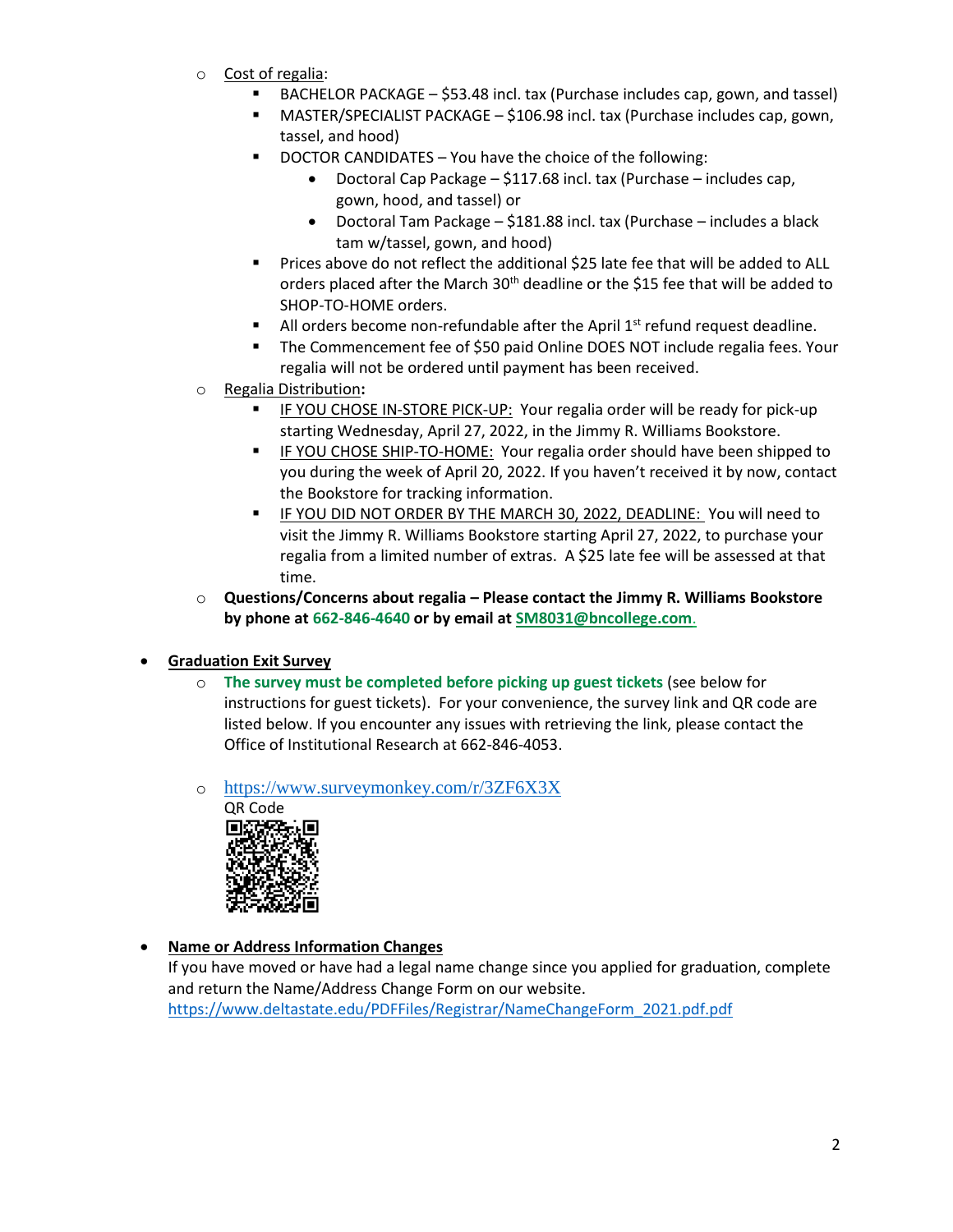### **Guest Ticket Pickup:**

- # Tickets: Each student will receive **6 guest tickets** (You must complete the graduation survey before you can pick up tickets.) **To be admitted to the Coliseum, every guest** must have a guest ticket, including babies/children, easy-access, and wheelchair-access seating. No children under 6 should attend unless they are the children of the candidate.
- Pickup Times: Please note, candidates must pick up their guest tickets and are required to show a photo ID at the window, at the time of pickup.
	- $\circ$  Monday, May 2<sup>nd</sup> Thursday, May 5<sup>th</sup>, 10:00 am-4:30 pm, at the Registrar's office in Kent Wyatt Hall 152
	- $\circ$  If unable to pick up before the day of Commencement, pick up at the Southwest Coliseum ticket window before the ceremony:
		- 8:30am-9:30am
	- o Please only take the number of tickets you need for your guests. If there are any available extra guest tickets, they will be made available to candidates on Thursday, May  $5<sup>th</sup>$  at 10:00 am. These will be given out one at a time on a first-come, first-serve basis until all of the tickets have been distributed.
- Seating for Wheelchair and Easy Access Guests: Limited seating is available for guests in wheelchairs and guests who need easy-access seating. Easy-access seating is reserved for guests who have trouble navigating stairs. This seating will be available on a first-come, first-served basis.

#### **Professional Photographs:**

• A professional photographer, provided through the DSU Alumni Association, will be available inside the Walter Sillers Coliseum. **Candidates can be photographed between 8-9 am prior to the ceremony.**

#### **Check-In and Line Up:**

- **To participate in the ceremony, candidates for graduation must arrive at the Coliseum by 8:30 am. If you are late, you may not be able to participate in the ceremony.**
- Candidates must check in at the tent in front of the Coliseum. In the event of rain, check-in will be at the concession stand inside the Coliseum. In that case, enter at the Southwest side entrance of the Coliseum, turn to the right to sign in and pick up your seating card at the concession stand area.
- After picking up your seating card, you will line up in the front parking lot of the Coliseum (look for the sign for your row). Candidates will march in the processional according to their assigned seating order. **IN THE EVENT OF RAIN**, candidates will be seated inside the Coliseum at their assigned seats.

#### **The Ceremony:**

- Dress Code:
	- o Men: dark pants, shirt, tie, and dark dress shoes
	- o Ladies: dress, or dark pants and dark dress shoes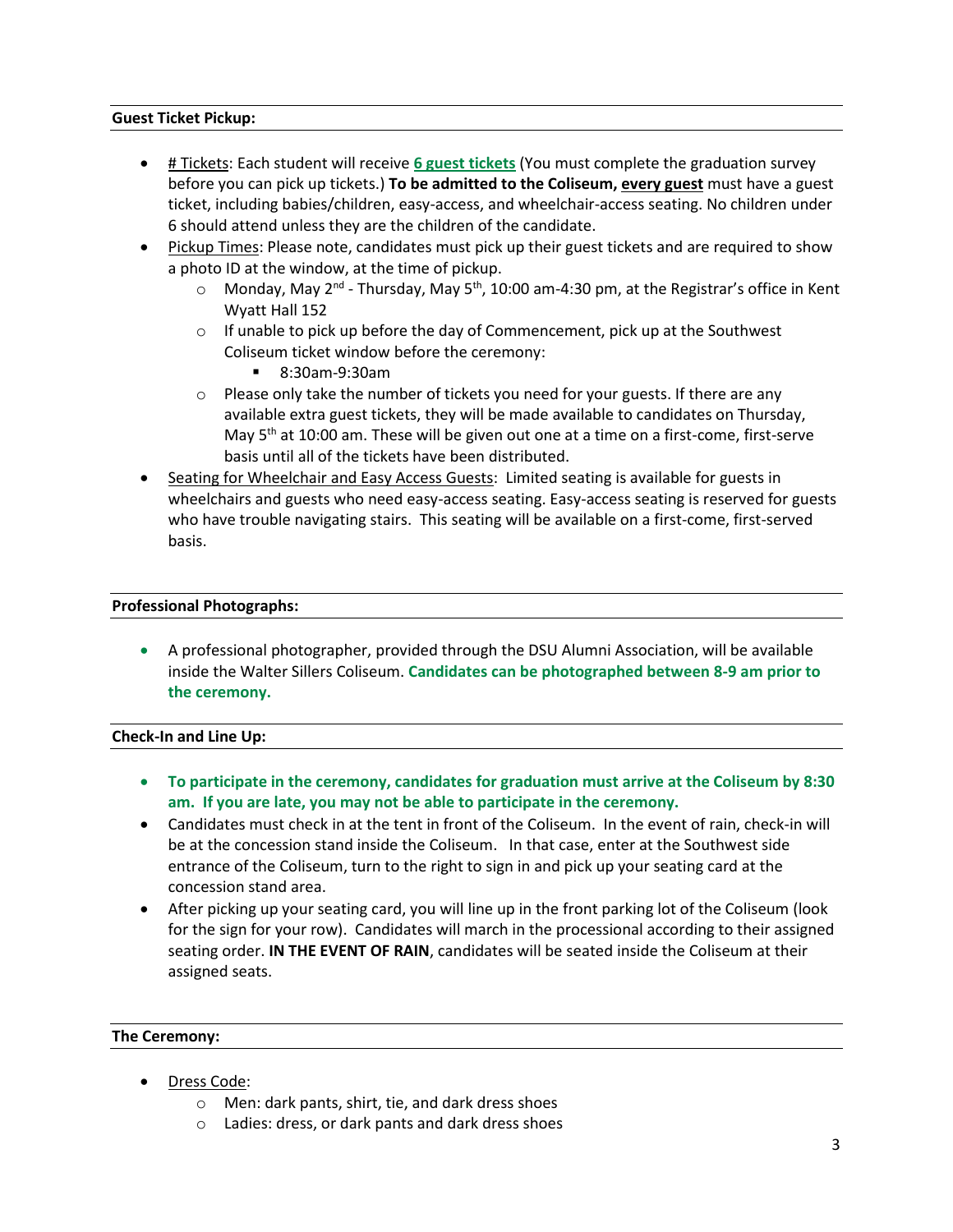- o Honors Cords/Stoles/Medals are allowed for DSU academic honors. Cords/Stoles/Pins approved by the Registrar's office will be allowed for official DSU organizations for Spring 2022 only. **NO** homemade cords or stoles are permitted. There are no cords/stoles for Latin honors.
- o Caps:
	- Please do not decorate your cap. If it is decorated with items that stand up on top of it or hang off from it, you will be asked to remove your cap and wear a temporary replacement. You cannot remove your tassel or alter it in any way.
	- Undergraduate candidates: Wear the tassel on the right. After the degree is conferred, move to the left.
	- Graduate candidates: Wear the tassel on the left. Do not move your tassel after the degree is conferred.
- Do not bring any personal items with you, except for an umbrella in case of rain.
- Use the restroom before getting in line.
- Commencement Program: Printed programs will be available for the candidates during the ceremony. The Program will be available electronically for all guests via a QR code. All candidates, including those not participating in the ceremony, will be included in the program unless their record is marked confidential.
- Conferring the Degree:
	- $\circ$  The Graduate students will graduate first followed by the Undergraduate students.
	- o Graduate Students:
		- Doctoral and Master's candidates need to have their hood unbuttoned and draped over their right arm when approaching the stage
		- Ed Specialist Candidates wear their hoods during the entire ceremony
	- o Undergraduate Students:
		- Honor diploma recipients, will be called first at the beginning of the Bachelor's degree conferral. Each of these candidates will all rise and walk towards the stage as called. Wait until you are told to walk across the stage to receive your diploma cover. Each one will walk across individually. You will not return to the stage to walk a second time with your degree group.
	- $\circ$  Candidates will all rise when Provost Novobilski announces their group should rise, but candidates should keep their eyes on the staff instructing them on the floor. They will give the motion to the first few rows to line up and will motion everyone else to sit until it is time for them to walk.
	- o The DSU President will greet individual candidates after their names are called. Briefly pause for photo during the handshake.
	- $\circ$  Candidates will cross the stage to the table and receive their diploma cover, proceed down the stairs on the right side of the stage, and return to their seat.
- Leaving the Ceremony:
	- $\circ$  At the close of the ceremony, candidates will recess down the center aisle after the stage party and faculty.
	- $\circ$  Guest should remain seated until after the recession of all candidates.

# **Following the Ceremony:**

Photo Opportunities: There will be additional photography opportunities available for candidates to enjoy following the ceremony. See Commencement Event Map for locations:

 $\circ$  Photo with the Okra or Statesman at the Flag pole, north end of Quad – (Canceled if raining.)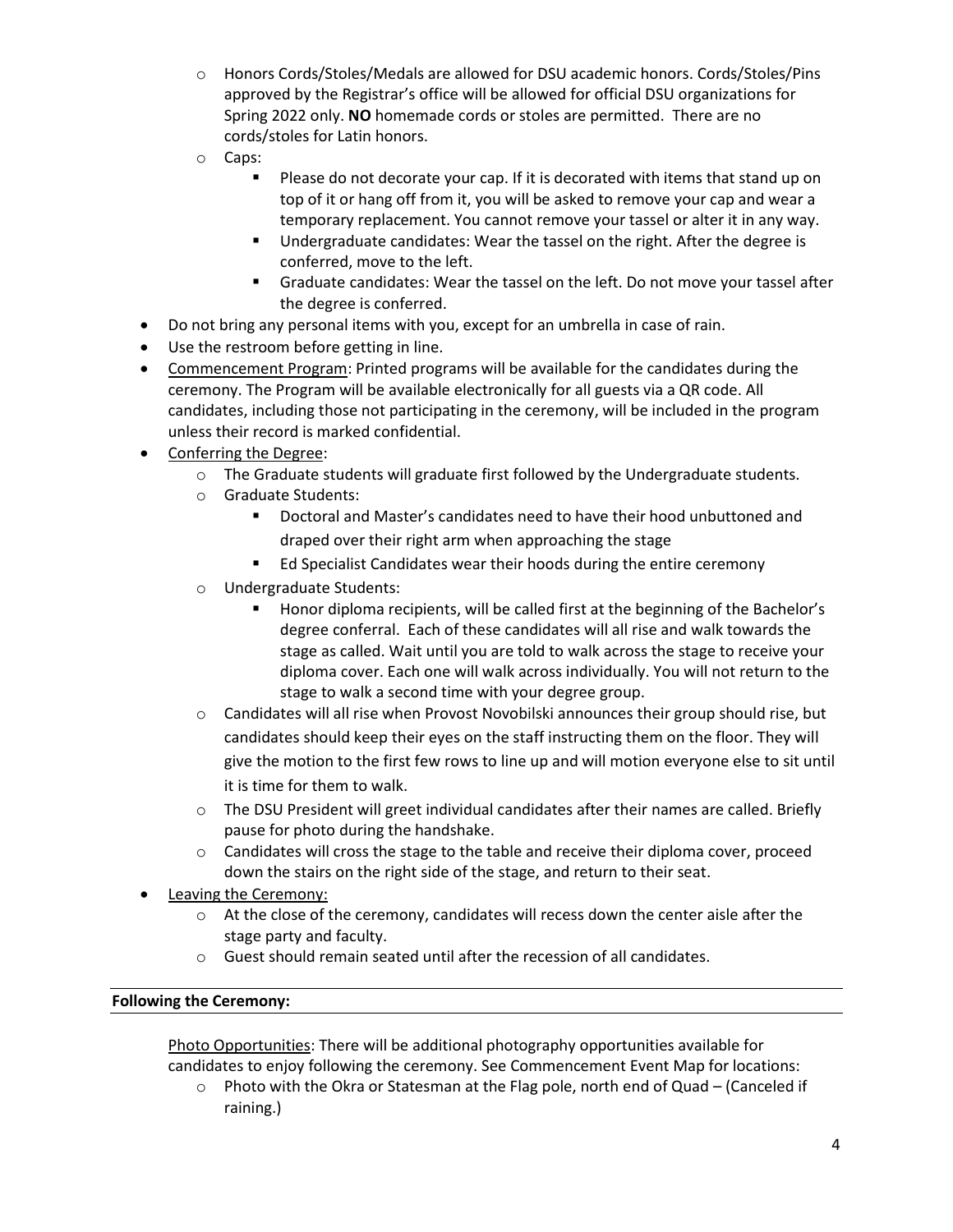- o Photo at the Clock, between Union and Ward Hall– Facility number 62 Unmanned photo area
- o Mathews-Sanders Sculpture Garden at the Bologna Performing Arts Center Facility number 18 - Unmanned photo area

# **Guest Information:**

- Guests who do not have valid tickets will not be allowed to enter the Coliseum but can view the graduation via the live link listed below. The Commencement live stream can be viewed in realtime for relatives and friends of graduates who are unable to attend and will also be available to watch at a later time.
	- o Live Stream Link: [https://livestream.com/deltastateuniversity](https://nam12.safelinks.protection.outlook.com/?url=https%3A%2F%2Flivestream.com%2Fdeltastateuniversity&data=04%7C01%7Crloper%40deltastate.edu%7C5005869188b5474bffcd08d904e1fbae%7Ceba10250257b4cb99814bb2167b4d99d%7C0%7C0%7C637546190892985307%7CUnknown%7CTWFpbGZsb3d8eyJWIjoiMC4wLjAwMDAiLCJQIjoiV2luMzIiLCJBTiI6Ik1haWwiLCJXVCI6Mn0%3D%7C1000&sdata=IMsY6DjR3MRB6kI6OJGmUh9mEvdR8k7Bk1bLT5HpDN8%3D&reserved=0)
- There is limited handicap parking available in front of and behind the Coliseum. If you have difficulty finding handicapped parking, please ask parking security for assistance.
- Families and guests are urged to arrive at the doors of the Coliseum at least 45 minutes in advance of the start of the ceremony. Please allow adequate time for parking, walking, and seating in the Coliseum.
- Guests are only allowed to bring a water bottle, purse, umbrellas (in case of rain), and a camera inside the Coliseum.
- Be respectful. Please express your excitement in ways that will not prevent others from enjoying the ceremony or hearing the names of graduates when announced. Please don't applaud as the other graduates and their guests will not be able to hear their names being read.
- Adherence to the University's tobacco and alcohol policy is expected.
- Guests are expected to act in a civilized manner. If they cause disruption before, or during, the ceremony they will be warned the first time. If they continue the behavior, they will be escorted out of the building by security and will not be allowed to return to the ceremony.
- No children under the age of 6 will be allowed in the ceremony unless they are the child of the graduating student. All children must have their tickets to enter the auditorium, regardless of their age.
- Cell phones are to be turned off or **on silent**.
- Delta State University is proud of our student's accomplishments and success. We appreciate your cooperation in celebrating a major milestone in both the students' and their families' lives. We want everyone to share and enjoy a memorable and dignified commencement ceremony.

# **Grades, Diplomas, and Transcripts:**

- All grades are due to the Registrar's Office by **May 9th**. We will begin awarding degrees after all the grades are in and have been processed.
- Correspondence grades, incomplete grade removals, and grades from other institutions MUST be in the Registrar's Office by **May 9th**. Make sure you request an official transcript from that institution to be mailed to Rhonda Loper, Registrar's Office, KWH 152, Delta State University, Cleveland, MS 38733 after completing your course(s).
- Degrees will be awarded and diplomas will be printed for students who meet degree requirements once final grades are awarded and GPAs are calculated. Any student who does not meet degree requirements will be notified by the Registrar's Office.
- If you pre-order a transcript, please make sure you select "**hold for degree**" and "**hold for grades**", or you will have to re-order another copy at your own expense once the degree has been posted and final grades have been posted.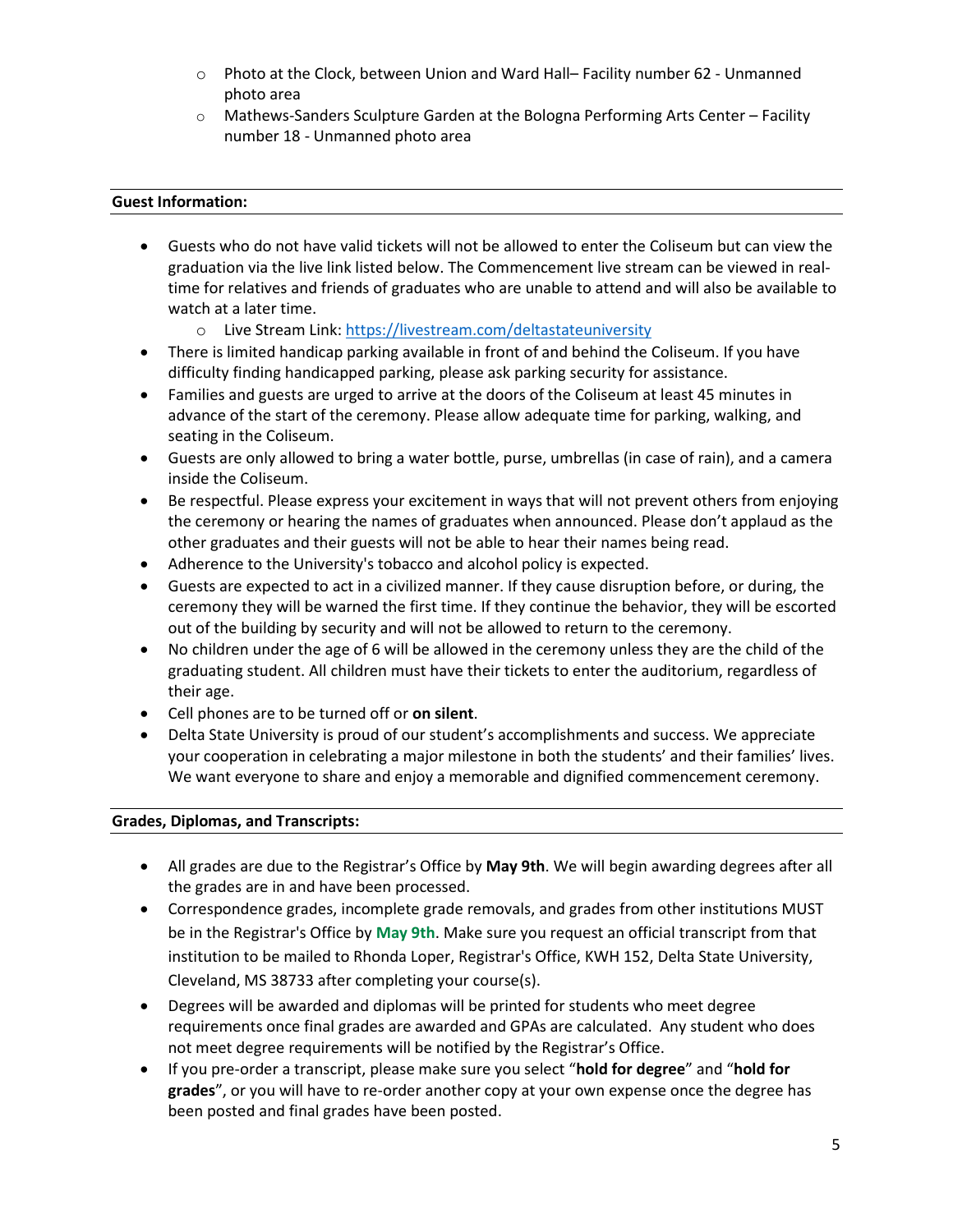- Diplomas will be available for pick-up or will be mailed starting mid to late June. All fees must be paid and all holds must be cleared for your diploma to be released. Diploma pick-up dates and times will be sent out via email as soon as they are determined. **Please email the Registrar's Office a[t registrar@deltastate.edu](mailto:registrar@deltastate.edu) by June 1st to request to pick up your diploma.**
- If your diploma is not picked up during the designated pickup time (TBA), it will be mailed to the address listed on your application. If you have recently moved/or will move after graduation, please update your address with the Registrar's Office as soon as possible.
- Diplomas are 8.5x11 in size and only display a student's degree type (i.e. Bachelor of Science, Master of Arts, etc.). Major is not included on the diploma but is included on the transcript.
- **We cannot be responsible for the U.S. Post Office's handling of the diploma**, so it is suggested, if possible, that you pick up your diploma in person once they are available.
- Latin honors for undergraduate candidates are based on the earned hours and GPA from the last completed term of attendance. In order to be recognized with Latin honors with distinction in the program during the ceremony, the candidate must have earned at least 60 hours in residence at DSU by the end of the fall 2021 semester and have at least a 3.5 overall DSU GPA. Final Latin honors will be calculated and awarded once final grades are submitted and final GPAs are calculated. The final Latin honors will be posted on the official transcripts of the students who have retained/earned the honor once final grades have been posted.

# **Financial Aid Exit Counseling**

- Financial Aid exit counseling is required for all students who have received Federal Direct Subsidized, Unsubsidized, or Plus loans. Exit Counseling can be completed online at [https://studentaid.gov/.](https://studentaid.gov/) If you have any questions, please contact the Financial Aid office at [finaid@deltastate.edu.](mailto:finaid@deltastate.edu)
- All undergraduate students who graduate and who will be fully admitted in a graduate program for the following semester, must contact the Financial Aid office at [finaid@deltastate.edu.](mailto:finaid@deltastate.edu)
- Perkins Loans exit interviews will be held for all students who have received a Perkins Loan. Please contact Student Business Services at 662-846-4698 for times and location.
- To retrieve Financial Aid Forms [click here.](https://nam12.safelinks.protection.outlook.com/?url=https%3A%2F%2Fwww.deltastate.edu%2Fstudent-affairs%2Ffinancial-aid%2Ffinancial-aid-forms%2F&data=04%7C01%7Crloper%40deltastate.edu%7C7902c800bbbc471edffc08da068bc908%7Ceba10250257b4cb99814bb2167b4d99d%7C0%7C0%7C637829494687258923%7CUnknown%7CTWFpbGZsb3d8eyJWIjoiMC4wLjAwMDAiLCJQIjoiV2luMzIiLCJBTiI6Ik1haWwiLCJXVCI6Mn0%3D%7C3000&sdata=sYcPO39JfDgzMvf8DNecWyacpIVO6hxtL7Q9gVmpX1E%3D&reserved=0)

# **Teacher Certification**

• Students eligible for certification through the State Department of Education in Jackson must have National Teachers' Exam Scores and an application for certification on file in the Office of Field Experiences, Ewing 370. Electronic applications for certification are completed on the MDE website[: https://www.mdek12.org/OEL](https://www.mdek12.org/OEL)

# **What should I do if I don't meet graduation requirements once the grades have been posted, or I don't pass my Comprehensive exams?**

- Your account will be marked as Not Graduated (NG), and your application for graduation for this term will be inactivated.
- You will still be responsible for the \$50.00 commencement fee for this semester.
- You must also reapply for graduation in the term you complete your requirements, and pay the second \$50.00 commencement fee. Any commencement fees will be waived after the second attempt for the same degree.
- If you walked in this Ceremony, you will not be allowed to return and walk in another ceremony.